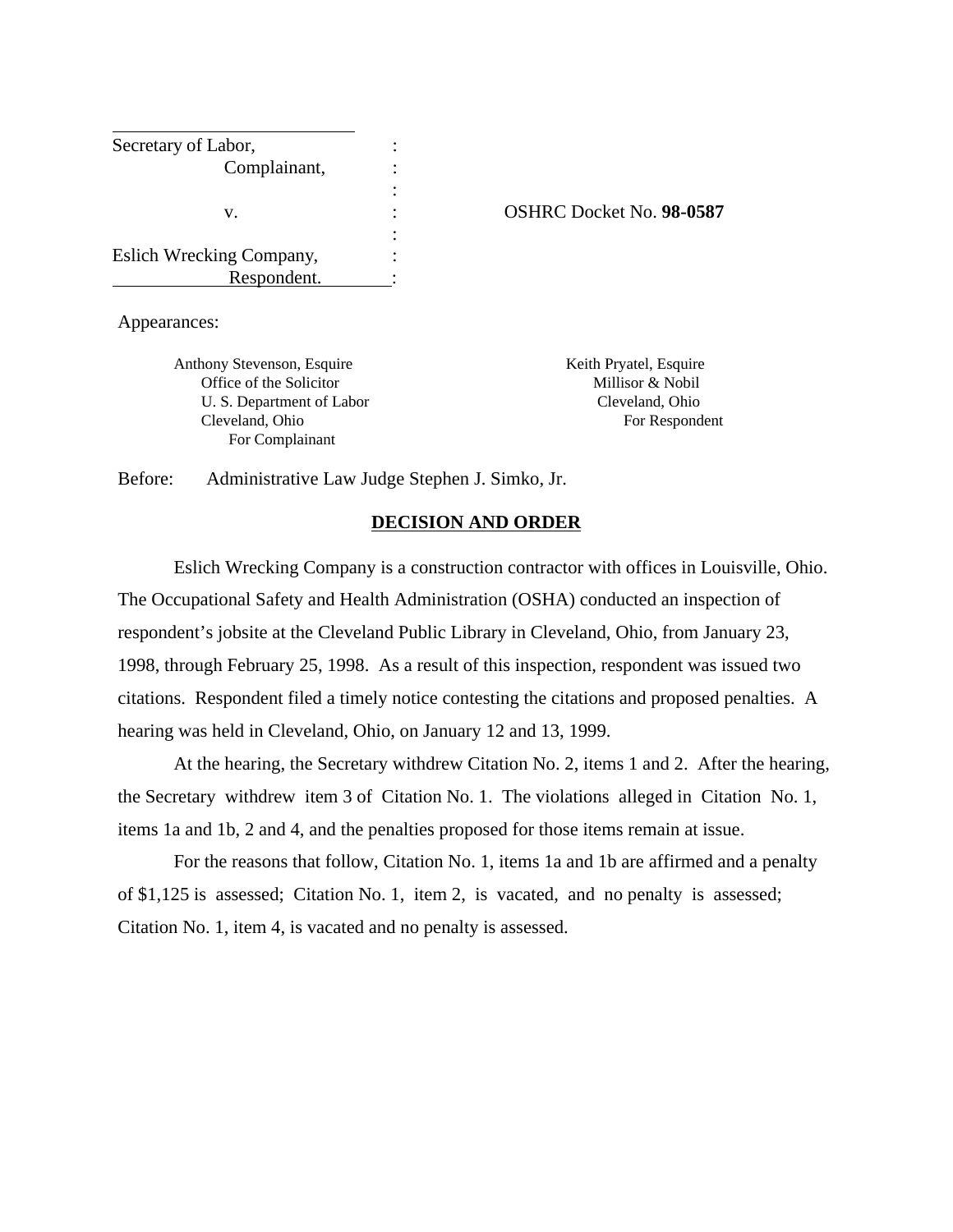### **Background**

During the period of the OSHA inspection, Eslich performed labor and light demolition work for renovation of the Cleveland Public Library, originally built in 1923. Its work included saw cutting through floors in preparation for mechanical, electrical and plumbing lines (MEP). It also exposed perimeter chases to allow certified asbestos removal contractors to remove thermal insulated piping. The chases are vertical spaces between the inner and outer walls of the library. These chases carried thermal-insulated piping through the perimeter of the building from the basement through the fourth floor. Prior to demolition, URS Consultants prepared blueprints of those areas of the building where asbestos existed. Eslich was provided these blueprints by URS.

#### **Stipulations**

At the hearing, the parties stipulated as follows:

1. Respondent did no lead monitoring prior to and during its undertaking of work while on site at the project.

2. Respondent did not treat its employees as if they were exposed to the lead level in the standard of 500 micrograms per cubic meter of air.

3. There was no initial asbestos exposure assessment conducted by the respondent.

4. Jurisdiction is proper and appropriate for the Commission.

5. Respondent's corporate safety manual is a business record maintained in the normal course and scope of its business affairs for purposes of the hearing.

#### Discussion

The Secretary has the burden of proving the violation:

In order to establish a violation of an occupational safety or health standard, the Secretary has the burden of proving: (1) the applicability of the cited standard, (b) the employer's noncompliance with the standard's terms, (c) employee access to the violative conditions, and (d) the employer's actual or constructive knowledge of the violation (*i.e.,* the employer knew or, with the exercise of reasonable diligence could have known, of the violative conditions).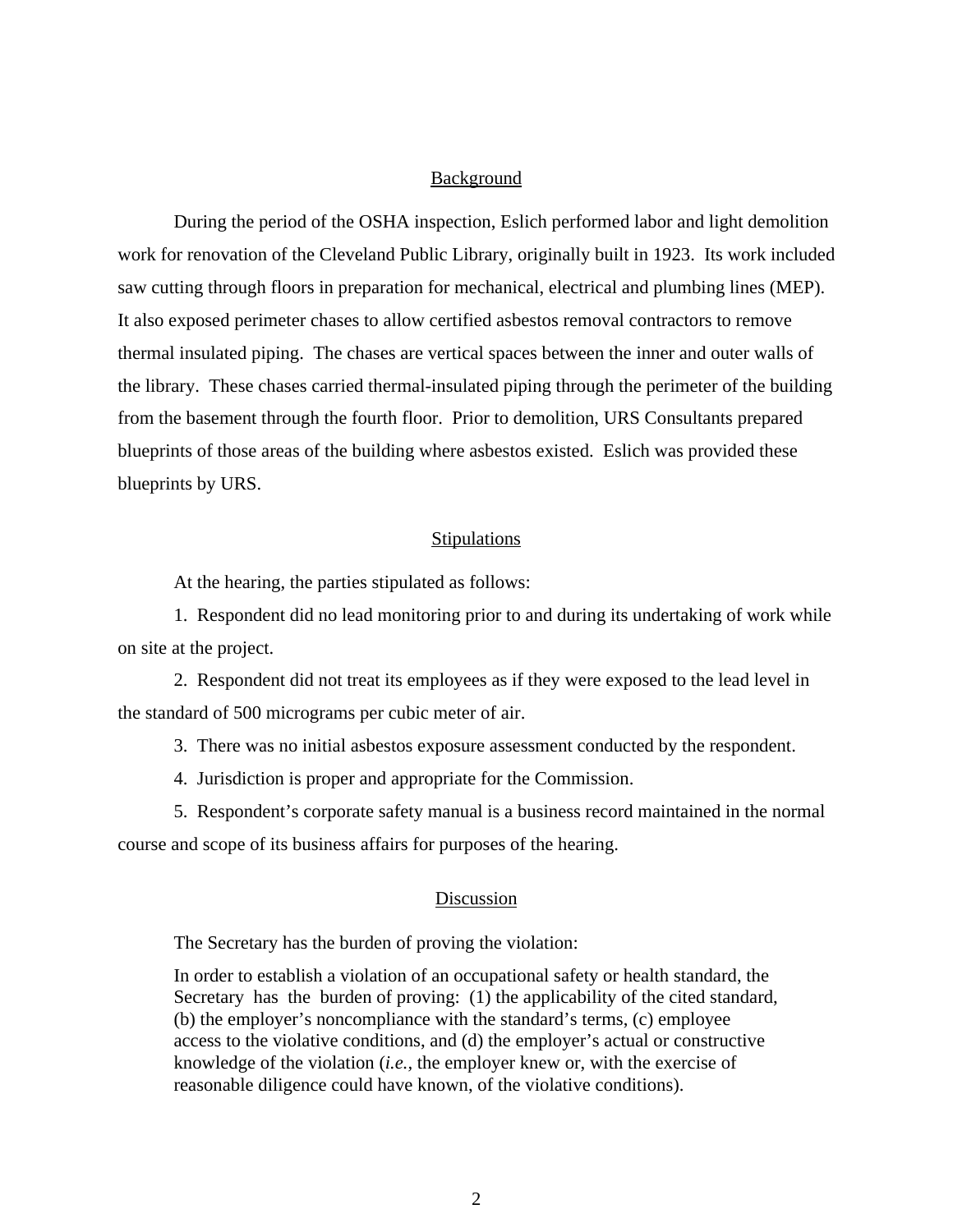### *Atlantic Battery Co.*, 16 BNA OSHC 2131, 2138 (No. 90-1747, 1994).

## Citation No. 1, Item 1a Alleged Serious Violation of 29 C.F.R. § 1926.62(d)(1)(i)

In Citation No. 1, item 1a, the Secretary alleges that:

The employer did not initially determine if any employee may be exposed to lead at or above the action level:

On site at the Cleveland Public Library: Employees performed manual demolition of structures (walls and ceilings) where lead-containing coatings or paints were present, but were not monitored at any time during the demolition project to determine their exposures to lead.

Note 1: Monitoring shall be done during those activities which the employer reasonably believes would cause the greatest airborne concentrations of lead in the workplace. Because of the variability of demolition on this worksite, monitoring may need to be done more than one time. In lieu of repeated monitoring, the employer may presume that the employee is exposed above the permissible limit, and provide the correct respiratory protection and protective measures.

Note 2: Variable conditions to be considered include, but are not limited to, the following: size of the demolition job, location of the job at the facility, number of employees performing the demolition activity, equipment being used for the demolition activity (bobcat, jackhammer, hammer), and concentration of lead in the paint).

Section  $1926.62(d)(1)(i)$  provides:

(d) *Exposure assessment*--(1) *General.* (i) Each employer who has a workplace or operation covered by this standard shall initially determine if any employee may be exposed to lead at or above the action level.

Pursuant to 29 C.F.R. § 1926.62(d)(3), the employer is required to monitor employees and base initial determinations on employee exposure monitoring results and other listed relevant factors. It is undisputed that the standard applies to these working conditions. Respondent, through counsel, admitted at the hearing that the interior walls being demolished by Eslich had lead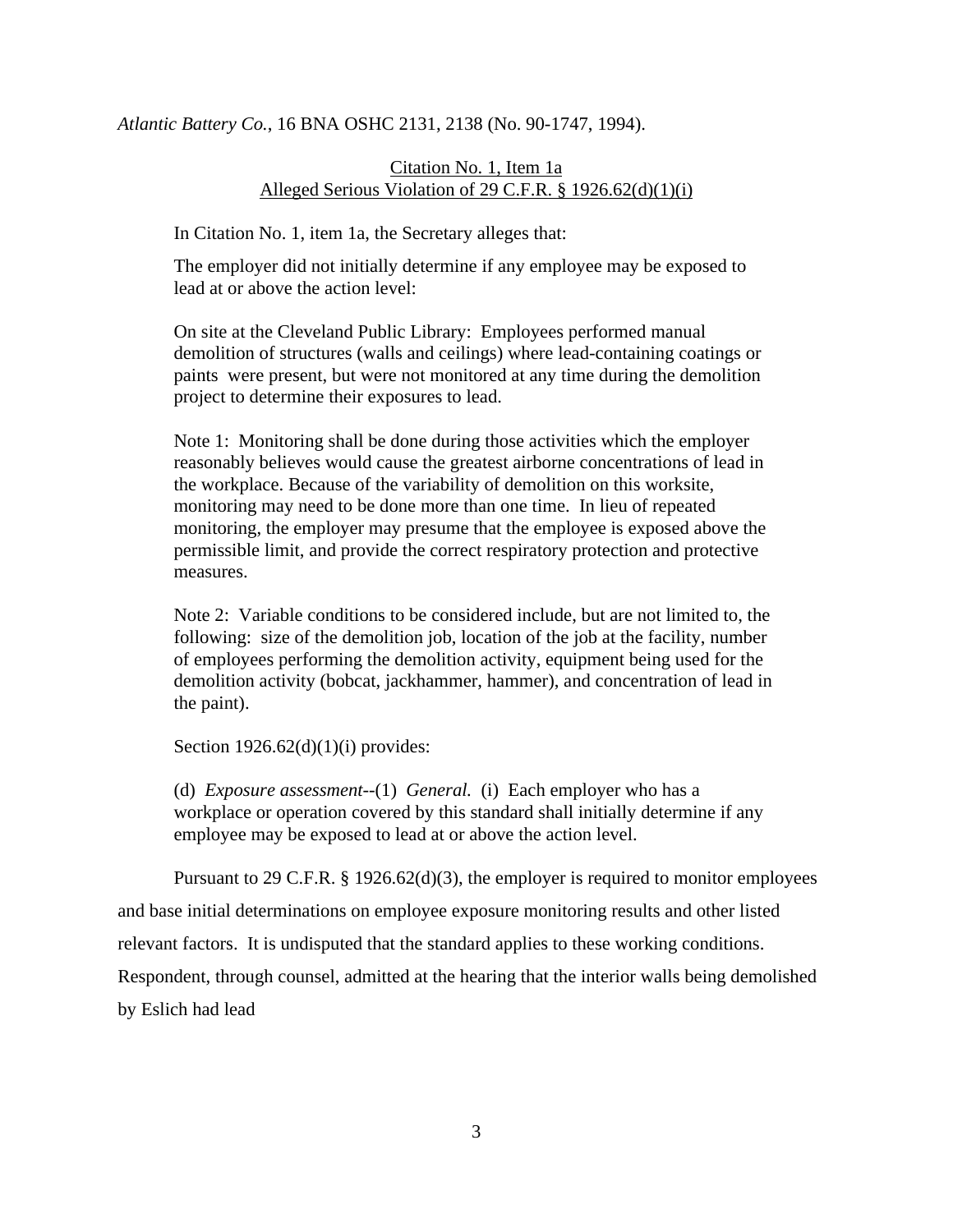paint on them. This condition was determined prior to commencing work at this location. Respondent stipulated that it "did no lead monitoring prior to or during its undertaking of work while on site at the project" (Stipulation #1). Furthermore, at hearing, respondent's attorney admitted that Eslich did no assessment relating to lead on this job. Respondent relies on the opinion of its safety director that employees would not be overexposed to lead while working at the library site. This reliance is based on the safety director's twenty-eight years of safety experience, but is insufficient to satisfy the requirements of the standard. There are limited exceptions to the requirement that an initial determination be based on monitoring. Respondent made no showing that it met any such narrow exception.

The OSHA compliance officer tested for lead when no demolition work other than sweeping was being done. Those tests show a level of 6.5 ug/m<sup>3</sup> for the employee sweeping, well below the permissible exposure limit (PEL) and the action level. Respondent argues that these low results conducted when no demolition work was being performed relieve Eslich of its responsibility to initially monitor lead levels. The OSHA sampling does not reflect exposure levels for employees while performing actual demolition work. This test was taken long after demolition work had commenced, and at a time when no demolition work was being done. Eslich cannot rely on after-the-fact sampling by OSHA to relieve it of its responsibility at a previous point in time to initially determine levels for employees exposed to lead during demolition. It is undisputed that respondent's employees demolished walls covered with lead paint, that respondent knew its employees were performing this work, and that it knew, through its site specific inorganic lead program, the interior walls contained lead paint (Exh. C-1, §§ 3.3 and 3.4). Respondent violated 29 C.F.R.  $\S$  1926.62(d)(1)(i) by failing to make an initial determination as to whether any employee may be exposed to lead at or above the action level.

### Citation No. 1, Item 1b Alleged Serious Violation of 29 C.F.R. § 1926.62(d)(2)(i)

In Citation No. 1, item 1b, the Secretary alleges that:

The employer did not treat the employees as if they were exposed to lead in excess of 500 micrograms per cubic meter when performing manual demolition of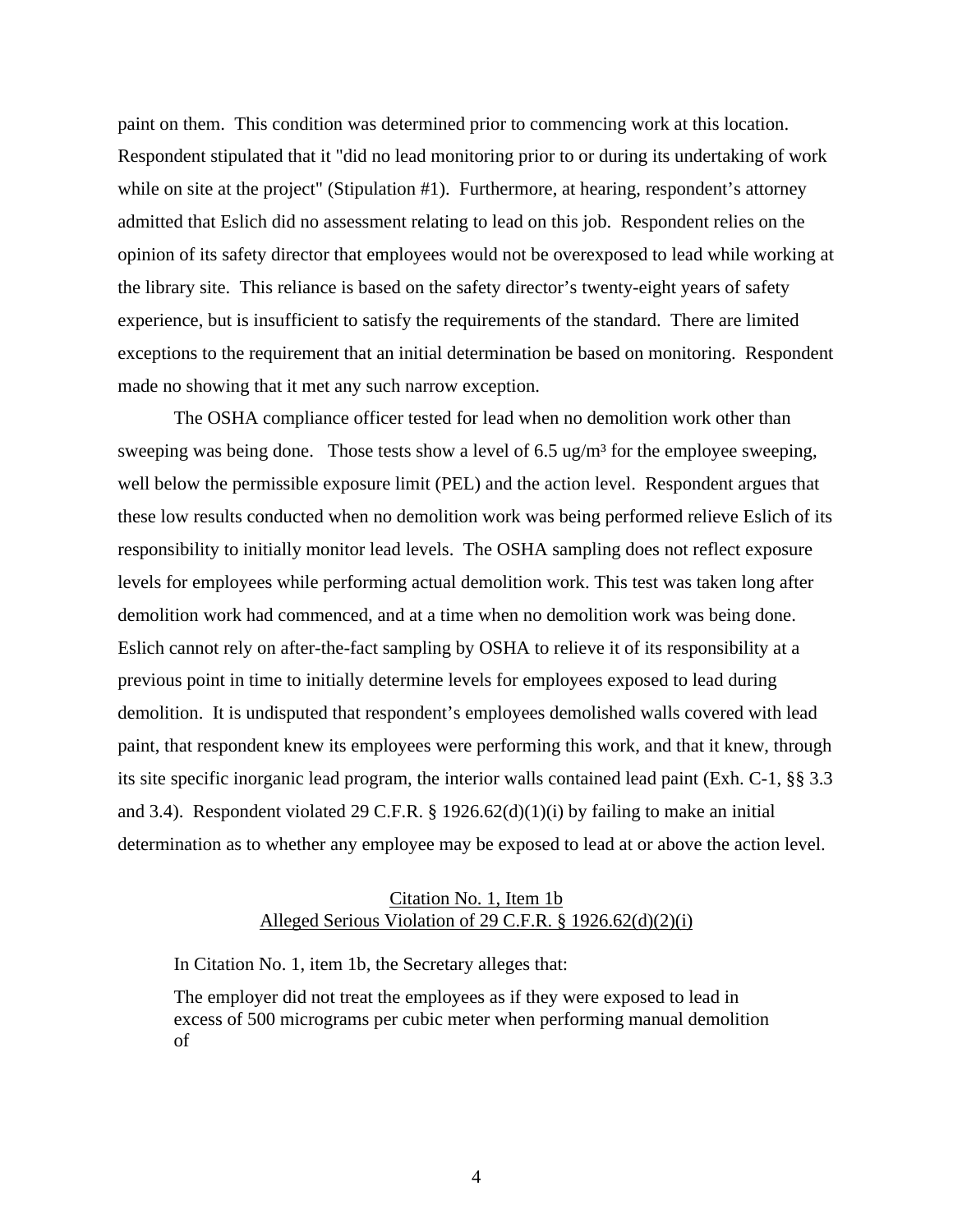structures (walls, ceilings) until the employer performs an employee exposure assessment and documents that the employees are not exposed to lead in excess of 500 micrograms per cubic meter.

On site at the Cleveland Public Library: Employees performed manual demolition (using jackhammers and sledge hammers) of the library walls and ceilings where walls and ceilings were coated with lead-containing paint. Employees also performed dry-sweeping clean-up after the demolition activities (a task where exposure to lead may be above the PEL). Employees were not monitored for lead exposure during either of these activities; nor were they assumed to be exposed to 10 times the permissible limit (or 500 micrograms per cubic meter of air) during these activities and protected by the use of a half-mask respirator with HEPA filters; nor were interim protective measures as prescribed in paragraph  $(d)(2)(v)$  of the section implemented during the exposure assessment. Interim protective measures include the following:

1) Appropriate respiratory protection (as described above);

2) Appropriate personal protective clothing (as described in paragraph (g));

3) Clean change areas (as described in paragraph  $(i)(2)$ ); and

4) Hand-washing facilities that include hot and cold running water, soap and towels (as described in paragraph  $(i)(5)$ ).

Note that the respirators provided were nuisance dust respirators; no personal protective clothing was provided; no clean change areas were provided; and hand-washing facilities contained only cold water, and no towels or soap on different days.

29 C.F.R. § 1926.62(d)(2)(i) provides:

(2) *Protection of employees during assessment of exposure*. (i) With respect to the lead related tasks listed in paragraph  $(d)(2)(i)$  of this section, where lead is present, until the employer performs an employee exposure assessment as required in paragraph (d) of this section and documents that the employee performing any of the listed tasks is not exposed above the PEL, the employer shall treat the employees as if the employee were exposed above the PEL, and not in excess of ten (10) times the PEL, and shall implement employee protective measures prescribed in paragraph  $(d)(2)(v)$  of this section. The tasks covered by this requirement are: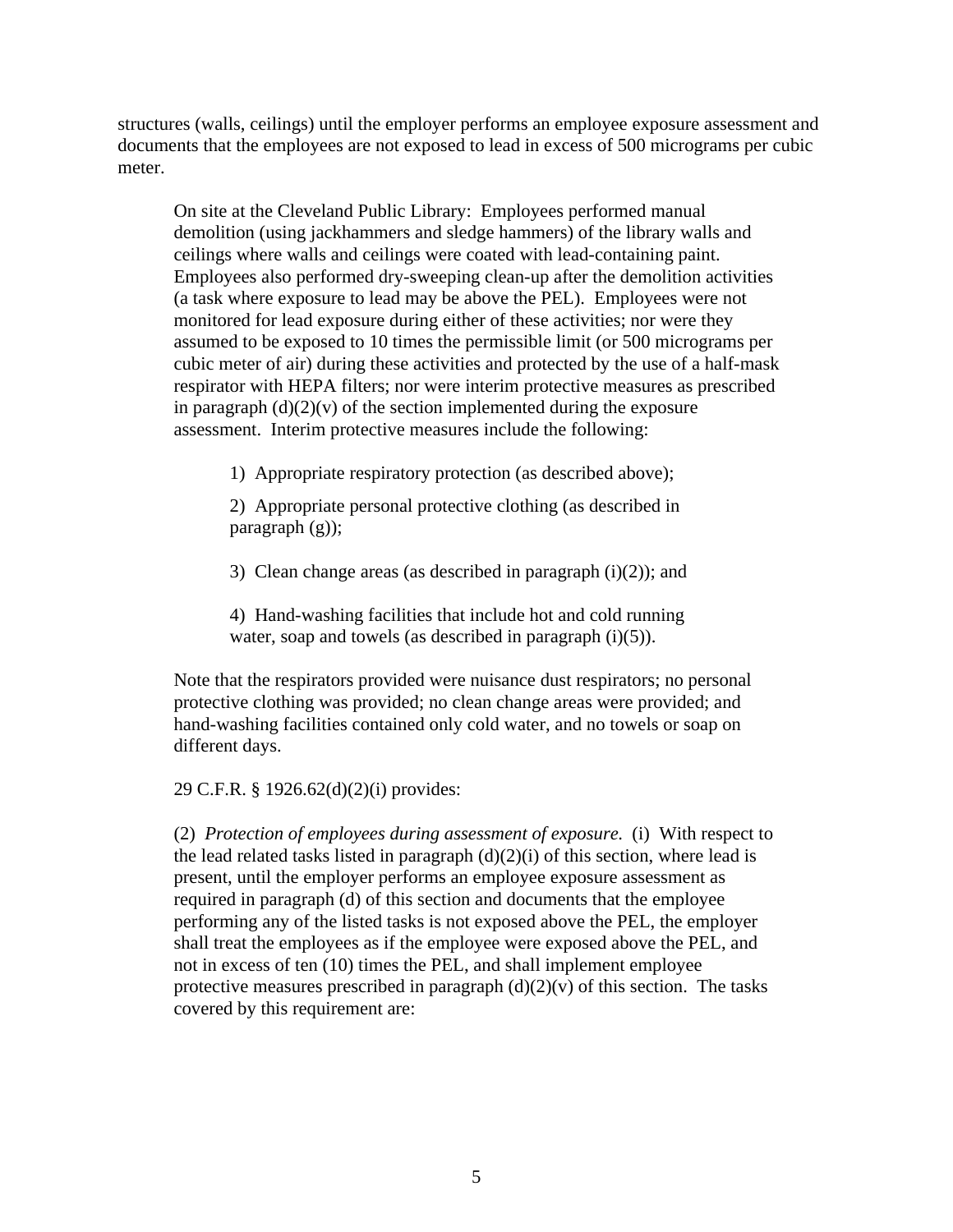(A) Where lead containing coatings or paint are present: Manual demolition of structures (e.g., dry wall), manual scraping, manual sanding, heat gun applications, and power tool cleaning with dust collection systems;

(B) Spray painting with lead paint.

As discussed above, Eslich did not perform an employee exposure assessment prior to or during work by its employees on the jobsite of the Cleveland Public Library. The respondent did not treat its employees as if they were exposed above the PEL and not in excess of ten times the PEL. Furthermore, it did not implement the protective measures prescribed in 29 C.F.R. § 1926.62(d)(2)(v). Specifically, it provided only nuisance dust respirators which do not meet the requirements of 29 C.F.R. § 1926.62(f). While the Secretary alleged that other safety measures were not implemented by Eslich, no evidence was presented at hearing to support these allegations.

Respondent violated 29 C.F.R. § 1926.62(d)(2)(i) by failing to treat its employees as if they were exposed to lead in excess of 500 micrograms per cubic meter prior to and during initial assessment of exposure.

## Classification of Violations - Items 1a and 1b

The Secretary alleges that the violations alleged in Citation No. 1, items 1a and 1b, constitute one serious violation. In support, complainant relies on the testimony of its compliance officer that the adverse effects of exposure to lead include kidney damage, damage to the reproductive system, damage to the central nervous system, and an exposure to a substantial amount of lead could result in cardiorespiratory arrest because lead is a systemic toxin. There was no testimony regarding the physical effects of exposure to specific levels of lead. In general, it is accepted that exposure to lead at some level may result in health problems described by the compliance officer at the hearing. That testimony is consistent with the medical data and findings relied upon by the Secretary in promulgating the general industry and construction lead standards. *See* 43 Fed. Reg. 52,592 (November 14, 1978) and 58 Fed. Reg. 26,590 (May 4, 1993).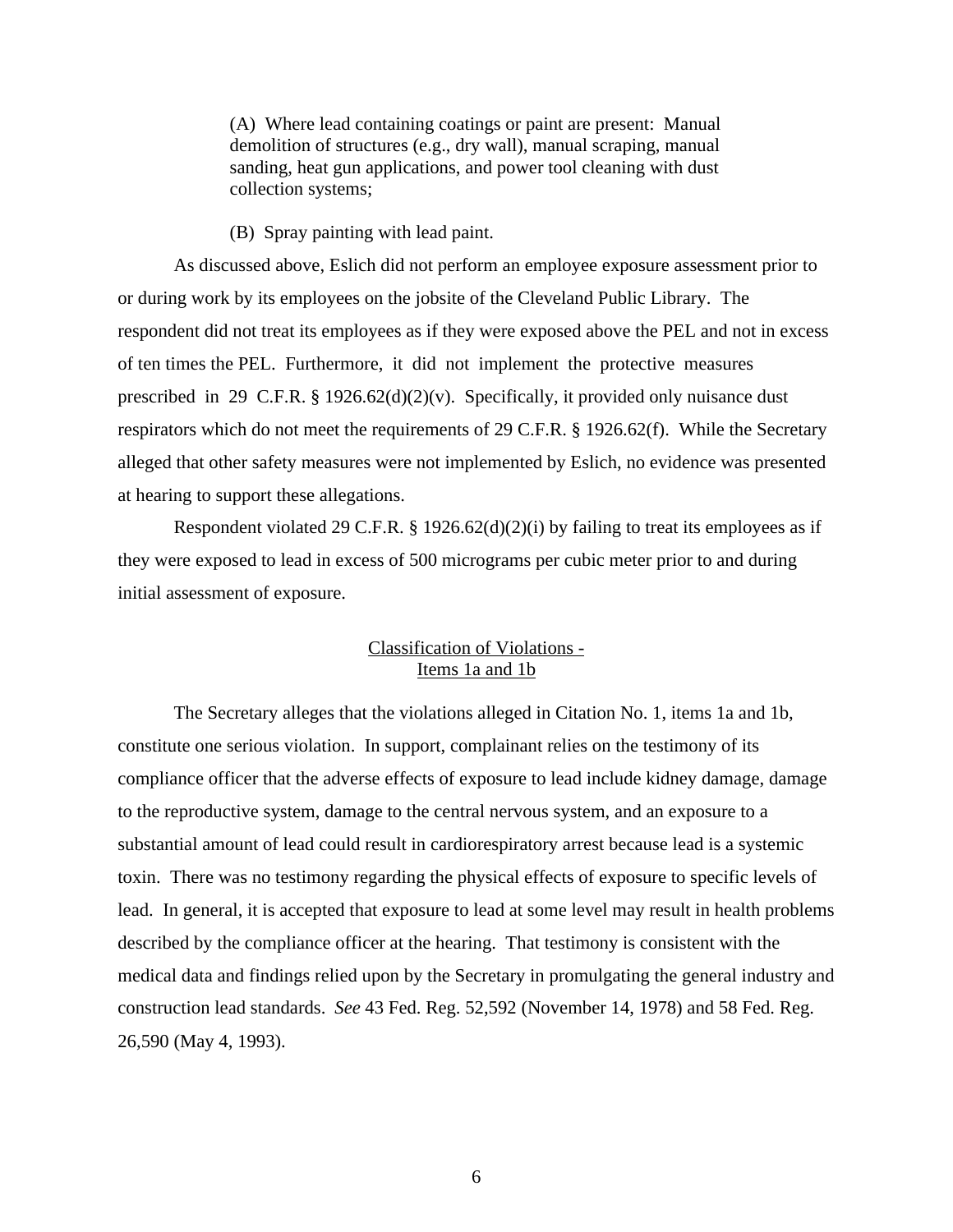In promulgating 29 C.F.R.  $\S$  1926.62(d)(2)(i), the Secretary stated the following:

Paragraph  $(d)(2)(i)$  includes a listing of the following tasks which are presumed to frequently entail lead exposure levels above the PEL: Where lead containing coatings or paint are present; manual demolition of structures (e.g. dry wall) . . .

## 58 Fed. Reg. 26,601 (May 4, 1993)

.

This presumption of tasks that often result in overexposure includes demolition work performed by respondent on this site. As discussed above, OSHA's sampling was done after demolition of the lead-covered walls was completed. The low levels found in those samples do not reflect the lead levels which should have been anticipated by Eslich and which are presumed by the standard. Without initial determination of lead levels, employers cannot identify sources of lead emission or determine the extent of employee exposure. Failure to conduct these determinations or, alternatively, fully protect employees from the adverse health effects of lead could result in serious physical harm or death due to lead poisoning. The grouped violation is serious.

## Citation No. 1, Item 2 Alleged Serious Violation of 29 C.F.R. § 1926.102(a)(1)

In Citation No. 1, item 2, the Secretary alleges that:

Eye and face protective equipment was not used when machines or operations presented potential eye or face injury:

On site at the Cleveland Public Library (third floor, North wall) on 02-11-98: A carpenter was drilling into tile (in order to install lathe) without the use of safety glasses.

29 C.F.R. § 1926.102(a) provides:

Employees shall be provided with eye and face protection equipment when machines or operations present potential eye or face injury from physical, chemical, or radiation agents.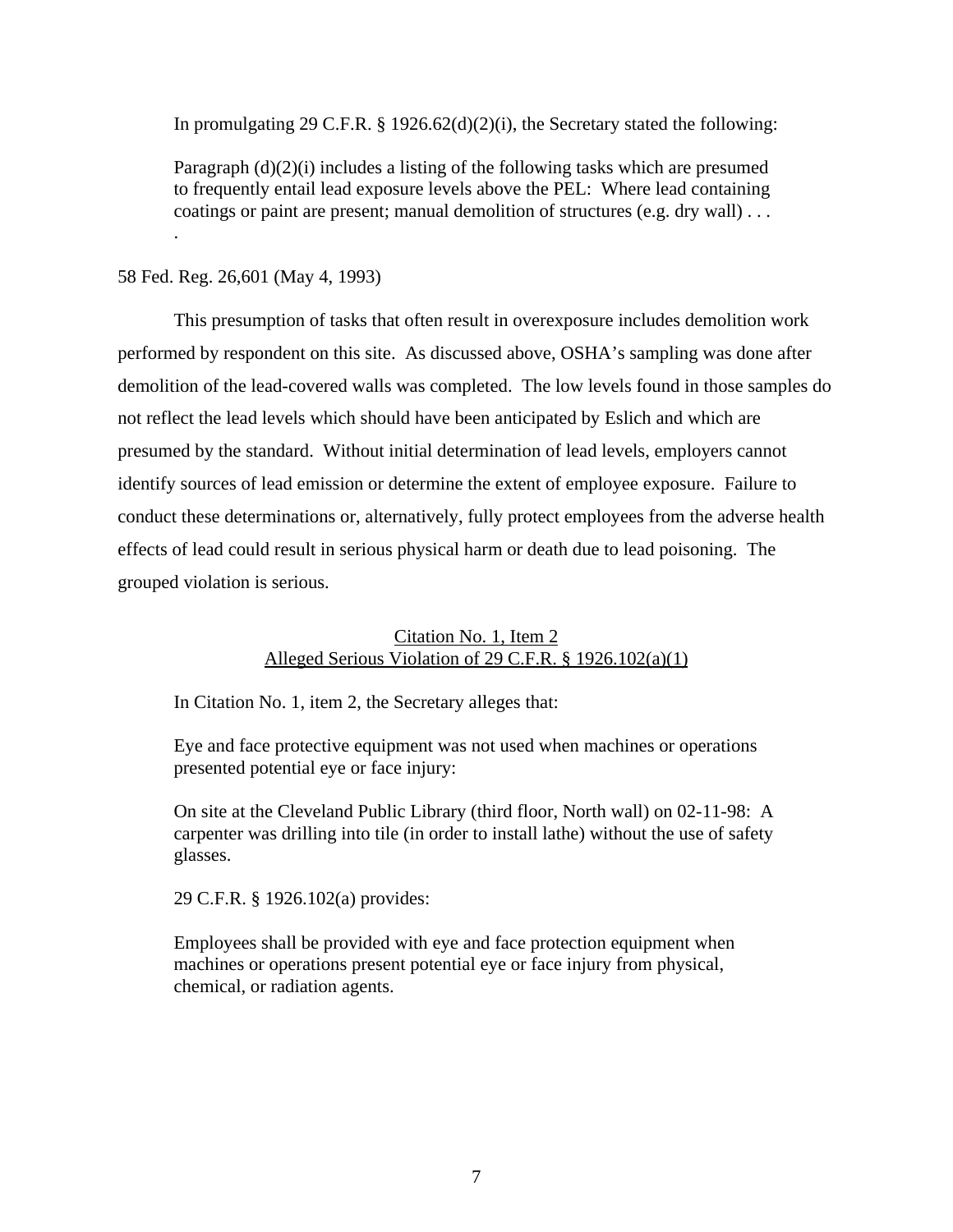During the OSHA inspection, Compliance Officer Donovan observed two Eslich employees on a lift drilling into tile. One employee was not wearing safety glasses. In response to a discovery request, respondent admitted that one of its supervisors or forepersons was standing within 8 feet and in plain view of this employee when she drilled into the tile without using safety glasses. The other employee on the lift was identified by Tony Stefanick, respondent's job supervisor, as a carpenter steward on the job, not a supervisor or foreperson. Respondent's representative and a supervisor accompanied the compliance officer during her inspection. They were in the area approximately 10 feet from the lift when Ms. Donovan observed the employee drilling without wearing safety glasses. This is consistent with respondent's admission that a supervisor or foreperson was within 8 feet of this employee while she was drilling. Mr. Stefanick further testified that the tile drilling job took between five and ten minutes to complete.

The standard clearly applies to the working conditions at issue. Respondent's employee was not wearing safety glasses, and tile chips or particles could strike her eyes during the drilling operation. This was the employee's first day on the job. Mr. Stefanick issued mandatory safety gear to her. This included a hard hat, safety glasses, and earplugs. He also instructed her on respondent's requirements for use of this equipment on the job. Respondent's supervisors were in the area at the time of the observed violation, but they were in the process of accompanying the OSHA compliance officer in her walkaround inspection. The evidence does not establish exposure for more than five to ten minutes. Given the short duration of exposure, and the fact that respondent's supervisors were involved with the OSHA inspection at the moment of the violation, I conclude that respondent did not know and could not, with the exercise of reasonable diligence, know of the presence of the violation.

## Citation No. 1, Item 4 Alleged Serious Violation of 29 C.F.R. § 1926.1101(f)(2)(ii)

In Citation No. 1, item 4, the Secretary alleges that: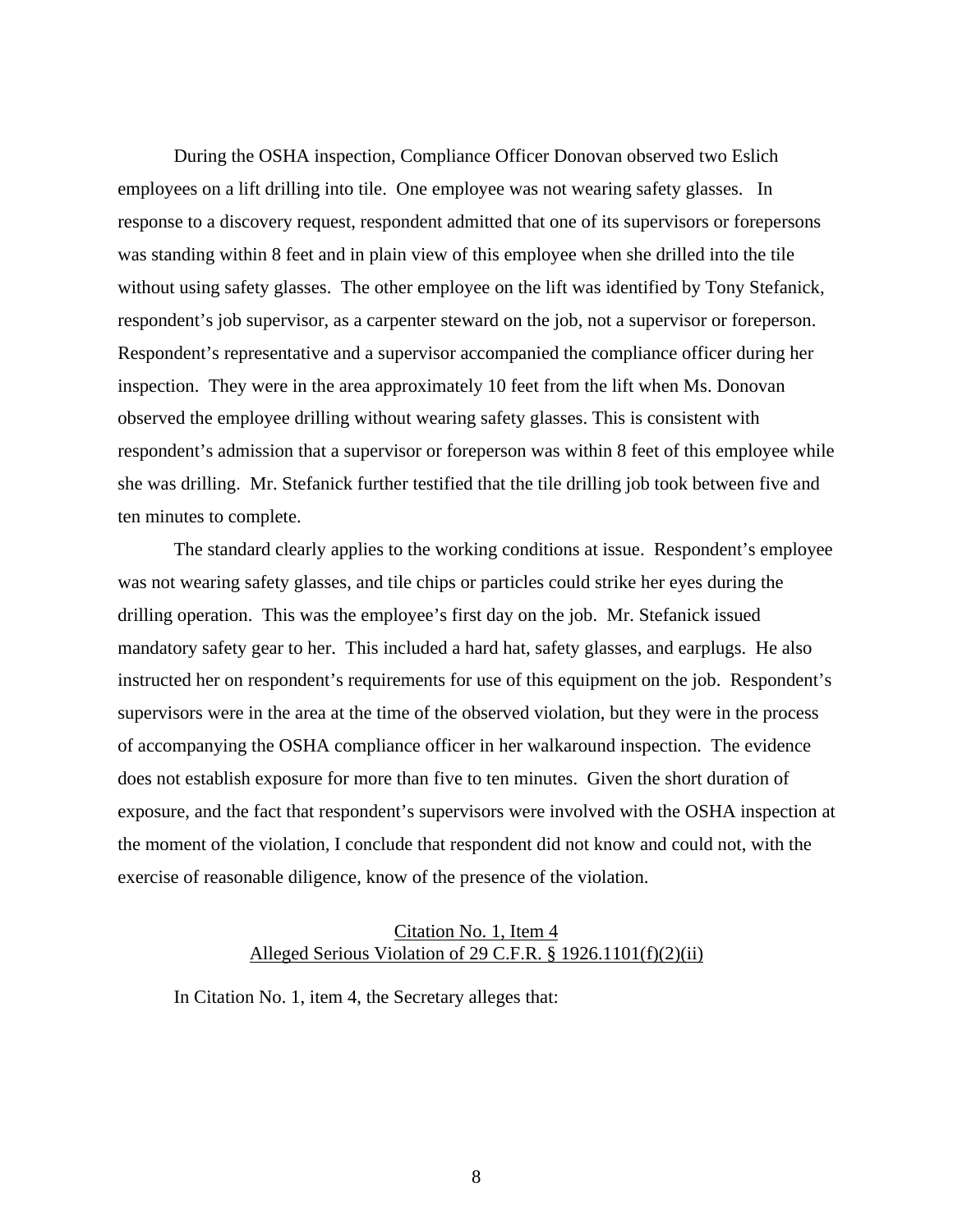The initial exposure assessment was not based on monitoring results, and all observations, information or calculations which would indicate employee exposure to asbestos:

On site at the Cleveland Public Library: Employees performing demolition activities on a structure built in 1923 were not adequately assessed (monitored) to determine their exposure to asbestos as they performed demolition. On at least 10 occasions, concealed asbestos (thermal system insulation) was uncovered during demolition.

Note: Monitoring for the assessment shall include 8-hour time-weighted averages and 30 minute excursion limits during those activities most likely to result in exposure to asbestos. Because of the variability of the demolition on this project (variability including, but not limited to, the size of the job, location on the site, number of employees performing the activity, training of the employees performing the demolition, equipment used for the demolition ie., bobcat, jackhammer), an assessment may need to be done more that one time.

### 29 C.F.R. § 1926.1101(f)(2)(ii) provides:

(ii) Basis of Initial Exposure Assessment: Unless a negative exposure assessment has been made pursuant to paragraph  $(f)(2)(iii)$  of this section, the initial exposure assessment shall, if feasible, be based on monitoring conducted pursuant to paragraph  $(f)(1)(iii)$  of this section. The assessment shall take into consideration both the monitoring results and all observations, information or calculations which indicate employee exposure to asbestos, including any previous monitoring conducted in the workplace, or of the operations of the employer which indicate the levels of airborne asbestos likely to be encountered on the job. For Class I asbestos work, until the employer conducts exposure monitoring and documents that employees on that job will not be exposed in excess of the PELs, or otherwise makes a negative exposure assessment pursuant to paragraph  $(f)(2)(iii)$  of this section, the employer shall presume that employees are exposed in excess of the TWA and excursion limit.

At hearing, the parties stipulated that there was no initial asbestos exposure assessment conducted by the respondent (Stipulation 3). A threshold determination must be made whether 29 C.F.R. § 1926.1101(f)(2)(ii) is applicable to the work performed by respondent at the Cleveland Public Library.

The violation alleged by the Secretary presupposes that an initial exposure assessment was performed by the respondent. The parties, however, stipulated at hearing that respondent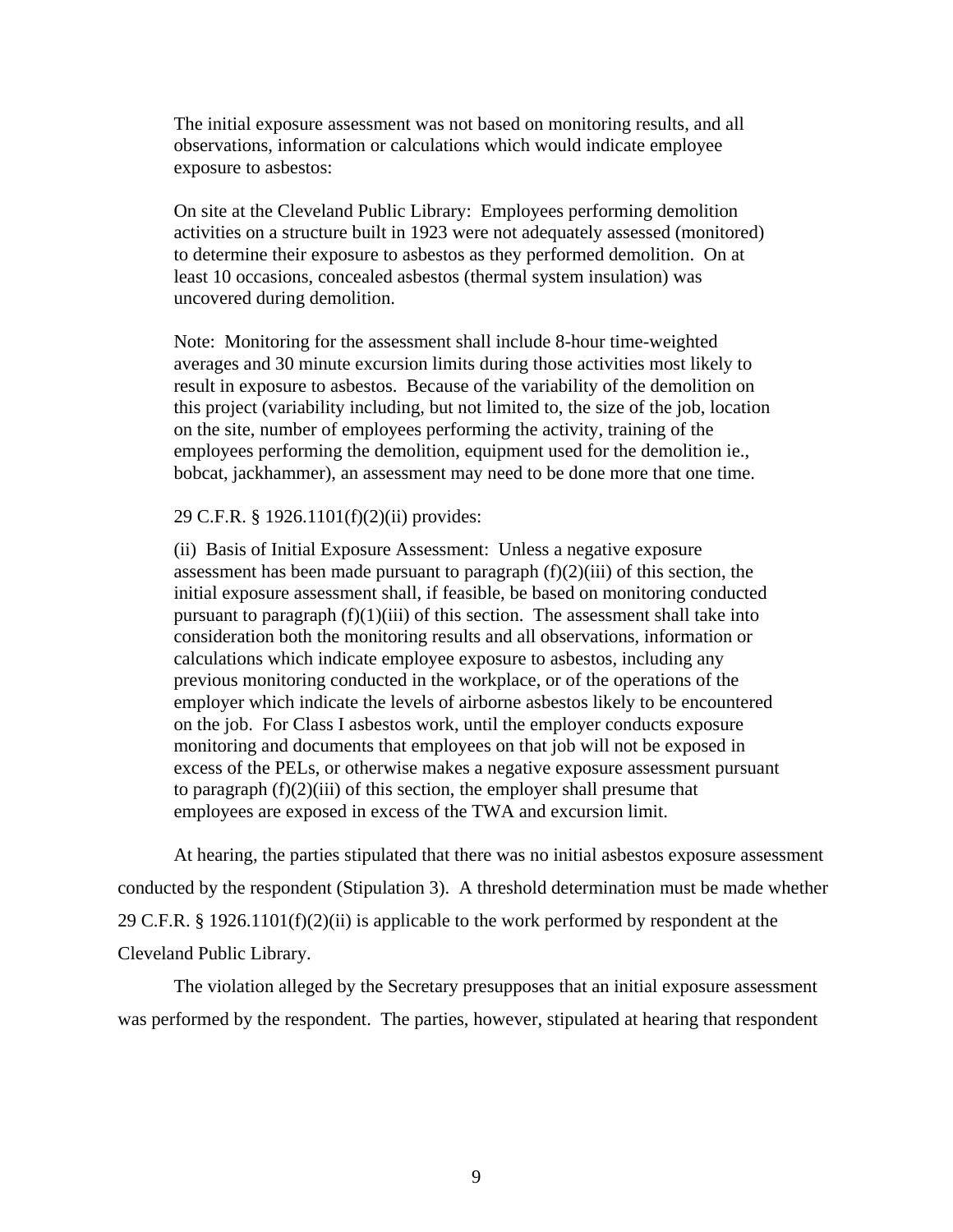conducted no such assessment. To determine applicability of the cited standard, it is necessary to first decide whether 29 C.F.R. § 1926.1101 requires respondent to conduct an initial determination for the work performed by its employees at this jobsite.

The Secretary in OSHA Instruction CPL 2-2.63 dated November 3, 1995, established policies and clarifications to ensure uniform enforcement of the asbestos standards, including 29 C.F.R. § 1926.1101, which applies to construction. The CPL discusses, in part, the classification scheme in the standard for construction work which ties mandatory work practices to work classification. The CPL addressed the need for initial exposure assessments as follows:

# **Q. Do all employers need to conduct an "initial exposure assessment" under the Construction standard?**

A. In general, all employers who have a workplace covered by this standard are to conduct an "initial exposure assessment" at the beginning of each asbestos job [paragraph  $(f)(2)$ ]. Exceptions to this requirement exist only for most Class IV work . . . . OSHA CPL 2-2.63

29 C.F.R. § 1926.1101(b) defines the four classes of asbestos work:

*Class I asbestos work* means activities involving the removal of TSI and surfacing ACM and PACM.

*Class II asbestos work* means activities involving the removal of ACM which is not thermal system insulation or surfacing material. This includes, but is not limited to, the removal of asbestos-containing wallboard, floor tile and sheeting, roofing and siding shingles, and construction mastics.

*Class III asbestos work* means repair and maintenance operations, where "ACM", including TSI and surfacing ACM and PACM, is likely to be disturbed.

*Class IV asbestos work* means maintenance and custodial activities during which employees contact but do not disturb ACM or PACM and activities to clean up dust, waste and debris resulting from Class I, II, and III activities.

The CPL addressed the question whether all asbestos activity is designated by "class" as

follows:

All asbestos work under the Construction and Shipyard standards is not in the "class system." The installation of new asbestos-containing products does not carry a class designation, and thus the class-specific requirements do not apply to that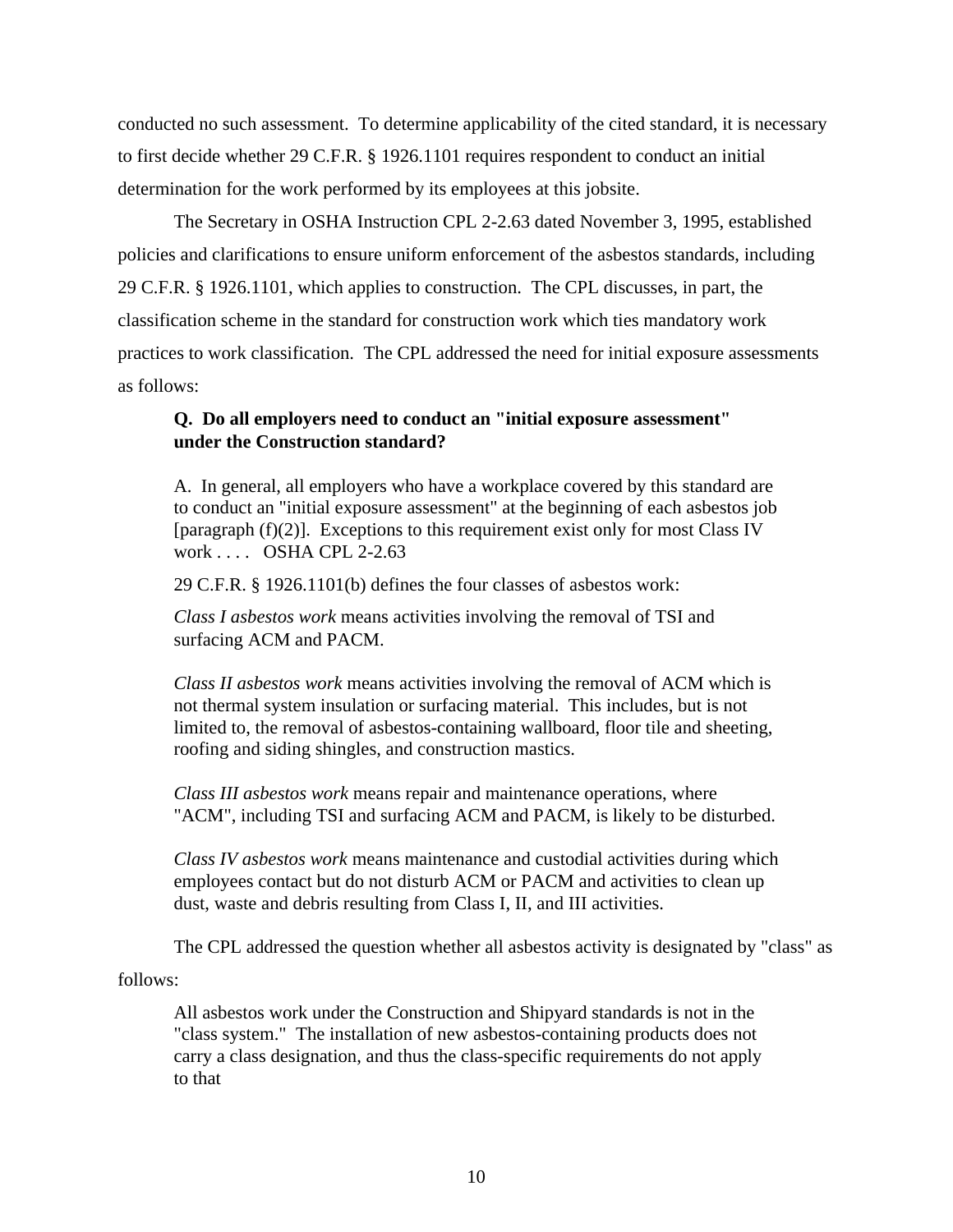activity. For work that does not readily fall into one of the four classes, the employer must comply with PEL. OSHA CPL 2-2.63

It is clear from the asbestos standard and the OSHA Instruction interpreting the standard that employers performing Class I, II and III asbestos construction work are required to conduct an initial exposure assessment in accordance with 29 C.F.R. § 1926.1101(f)(2). Employers performing most Class IV work or unclassified work are not required to conduct this assessment.

The labor and light demolition work performed by respondent's employees was not Class I or Class II work since that work did not involve removal of thermal system insulation (TSI), asbestos-containing material (ACM), or presumed asbestos-containing material (PACM) in any form.

The Secretary presented no direct evidence that respondent's activities disturbed asbestos. She argues, however, that Mr. Stefanick, respondent's job supervisor, admitted at the hearing that Eslich employees disturbed asbestos during exploratory demolition. This assertion relies primarily on the following testimony by Mr. Stefanick during cross-examination:

- Q. Apparently, there was a channel on the fourth floor. Do you recall that channel on the fourth floor when you were working with Hirsch Electric when you made a contact and stopped?
- A. They weren't chases. They were trenches I would call them that were put in the floor that they ran their new bus duct and whatever through those areas.
- Q. Was there asbestos found this those areas?
- A. There was some random asbestos that was found in those areas, yes. No prints on it.
- Q. No prints?
- A. None.
- Q. What does that mean?
- A. No blueprints.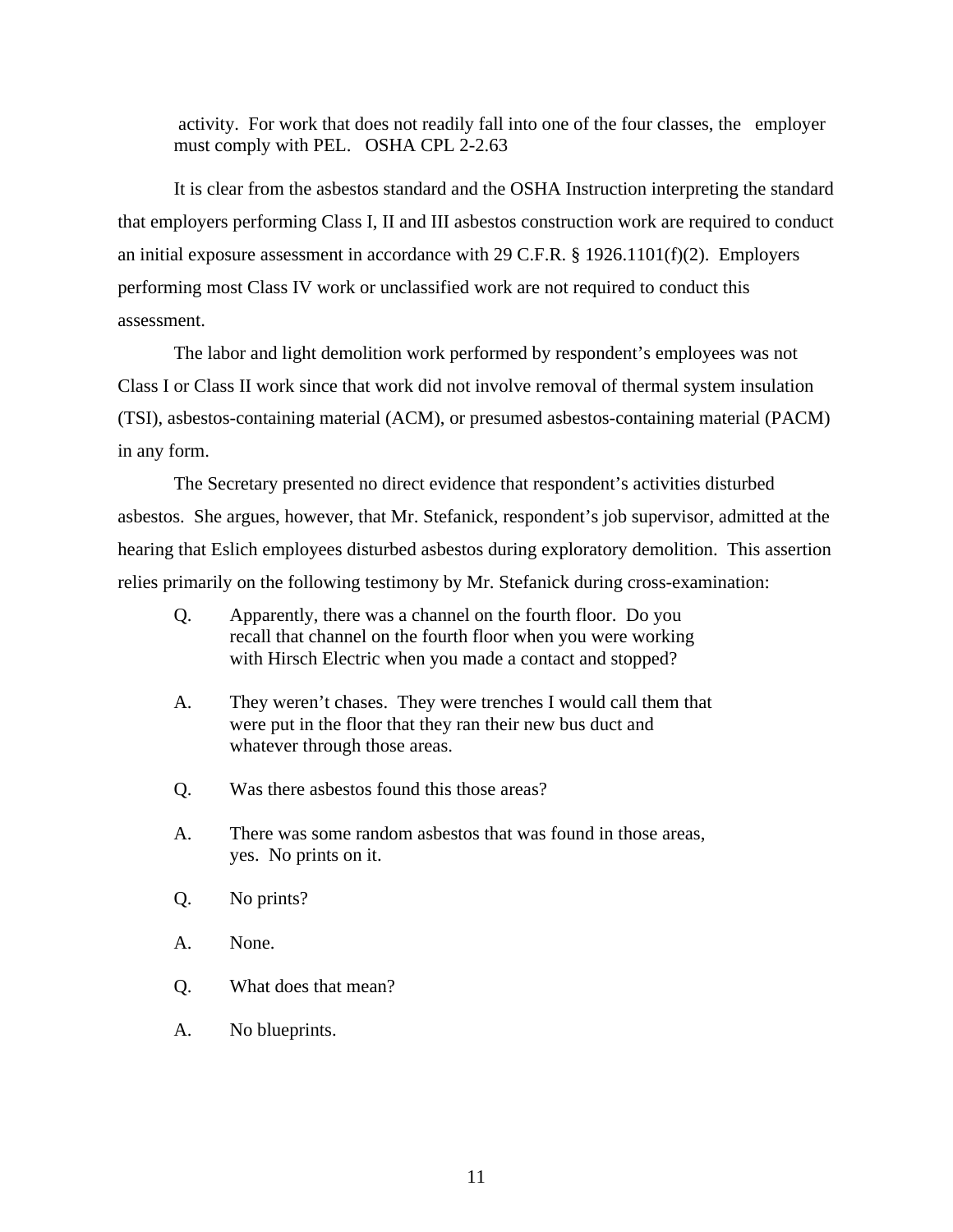- Q. Was any contact made at that point?
- A. Contact?
- Q. With the asbestos.
- A. Well, yes. There would have to be contact made in order to see it. Nobody knows it's there.
- Q. Okay, was it disturbed at all?
- A. It was exposed.
- Q. But is that a "yes" or "no", sir; disturbed?
- A. It was exposed. We uncovered it. We didn't know it was there. We uncovered it.
- Q. But, what I'm asking for is a simple "yes" or "no" answer.
- A. Yes.
- Q. Was there something similar on the first floor?
- A. Possibly. It might have happened a half dozen times throughout the floor. There was no way of knowing where this was going to turn up at.
- Q. Okay.
- A. In those situations where it did turn up, I would advise the abatement contractor. I would pull my workers back and go to a different area and call Safe Air. That was their job.
- Q. On the first floor, was that asbestos disturbed?
- A. It would be the same as with the fourth floor.
- Q. So the answer is, "yes"?
- A. Yes. There was no way of knowing it was there. (Tr. 254-256)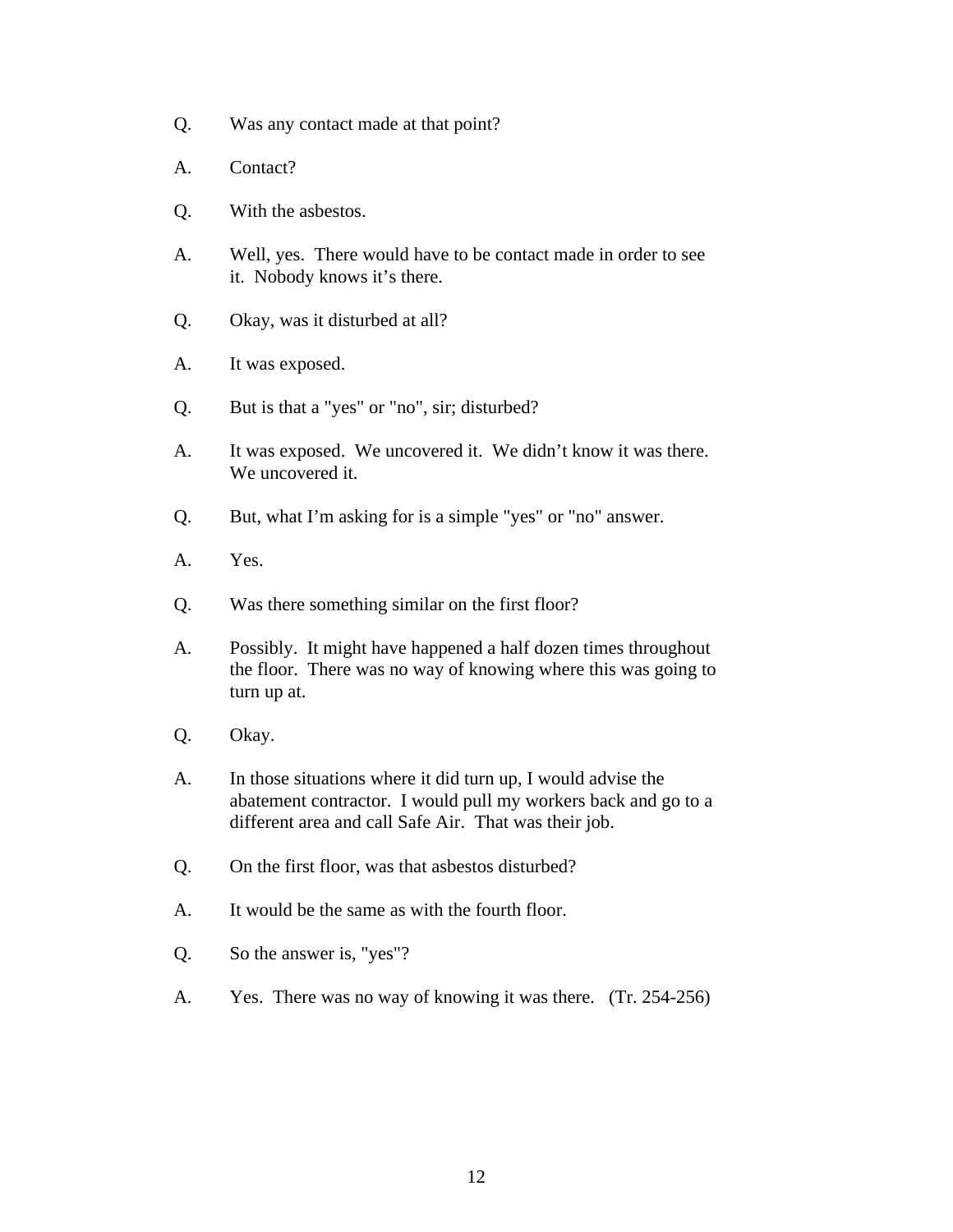After hearing that testimony and observing the exchange between the witness and Secretary's counsel, I conclude that, while Mr. Stefanick responded affirmatively to the term "disturbed," he was referring to contact rather than actual disturbance as defined in the standard. In 29 C.F.R. § 1926.1101(b), the term "disturbance" is defined as follows:

*Disturbance* means activities that disrupt the matrix of ACM or PACM, crumble or pulverize ACM or PACM, or generate visible debris from ACM or PACM. In no event shall the amount of ACM or PACM so disturbed exceed that which can be contained in one glove bag or waste bag which shall not exceed 60 inches in length and width.

 No evidence indicated that respondent's activities disrupted the matrix, crumbled, pulverized, or generated visible debris from ACM or PACM.

During the testimony relied on by the Secretary as an admission of disturbance, Mr.

Stefanick further testified on cross-examination, in part, as follows:

- Q. Okay, now, was any of the debris that resulted from your demolition removed as containing asbestos or contaminated with asbestos?
- A. Was any of our debris?
- Q. Yes, as a result of the demolition?
- A. Negative.
- Q. No?
- A. No. (Tr. 257)

No evidence established that respondent's activities were likely to disturb TSI, ACM, or PACM. While the OSHA compliance officer testified that she observed asbestos being disturbed at the site, she admitted that she could not determine whether the persons disturbing the asbestos worked for Eslich or another contractor.

The record is silent regarding whether respondent's work activities constituted Class III "repair and maintenance operations." Assuming that those terms include respondent's labor and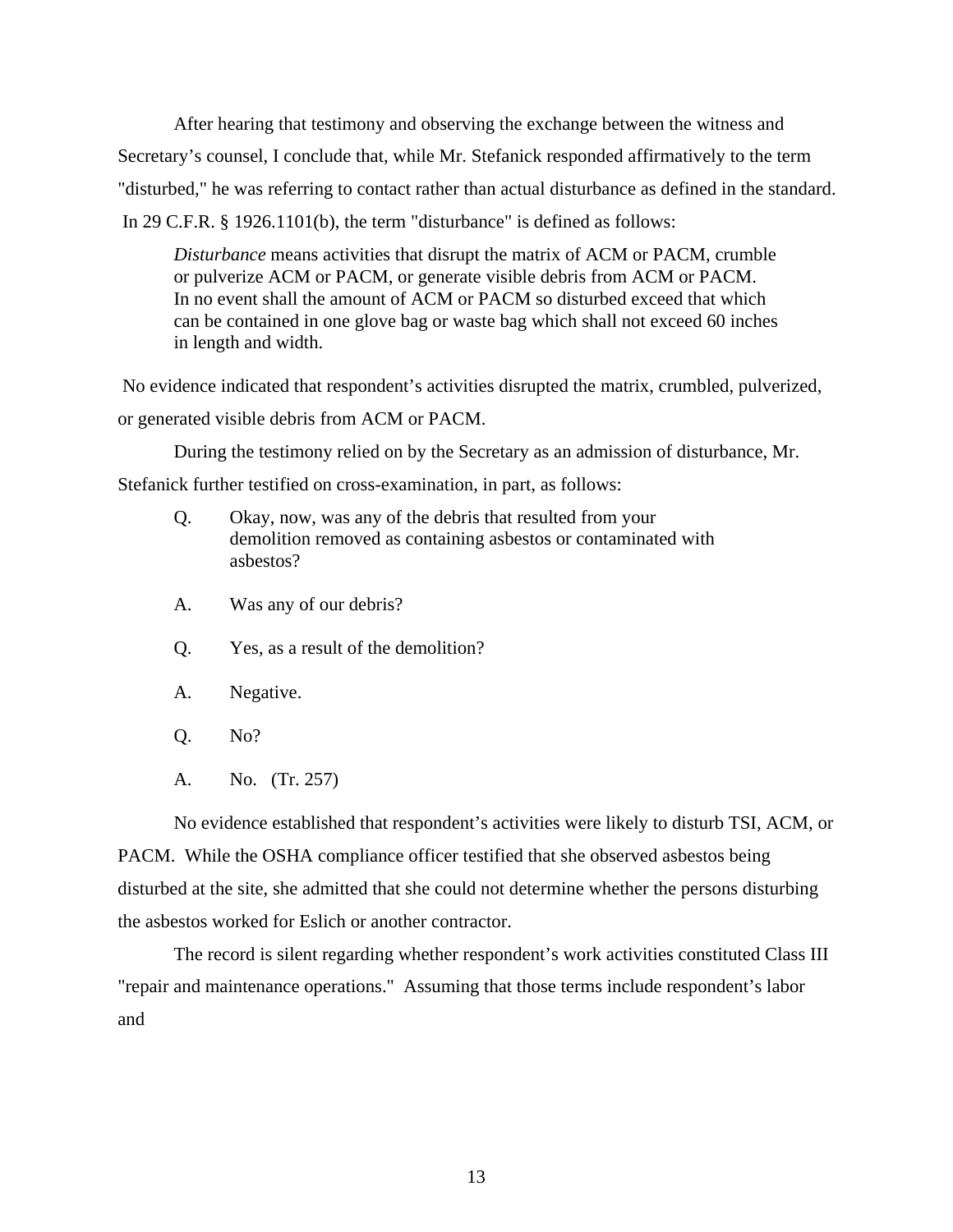demolition, "ACM, including TSI and surfacing ACM and PACM" were not likely to be disturbed by such work. Since these materials were not disturbed or likely to be disturbed as defined in 29 C.F.R. § 1926.1101(b), respondent's activities were not Class III asbestos work.

The work performed by Eslich employees was not Class I, II, or III asbestos construction work. Since that work is not included in any of those three classes, respondent was not required to conduct an initial exposure assessment in accordance with 29 C.F.R. §  $1926.1101(f)(2)$ . That standard, therefore, is not applicable to the work at issue.

Having determined the inapplicability of 29 C.F.R. § 1926.1101(f)(2)(ii), it is unnecessary to discuss the other elements of the Secretary's burden of proving an alleged violation of this standard. The alleged violation is vacated.

### Motion to Amend

At the hearing, the Secretary moved to amend item 3 of Citation No. 1 to allege a violation of 29 C.F.R. § 1926.405(a)(2)(ii)(E). This relates to protecting lamps from accidental contact or breakage. The standard originally cited at 29 C.F.R. § 1926.405(j)(1)(iii)(A) relates to the use of paper lined lamps. This motion raises a new issue which was not tried by consent. The motion was denied at hearing. In her posthearing brief, the Secretary withdrew item 3 of Citation No. 1.

### Penalties

Under  $\S 17(i)$  of the Act, in determining the appropriate penalty, the Commission must give due consideration to the size of the employer's business, the gravity of the violation, the good faith of the employer, and the history of previous violations.

No evidence was presented at the hearing to indicate the exact number of respondent's employees working at the jobsite. Eslich, however, is a small employer. It received a citation for serious violations within the past three years. Upon due consideration of these factors, a grouped penalty of \$1,125 is appropriate for Citation No. 1, items 1a and 1b.